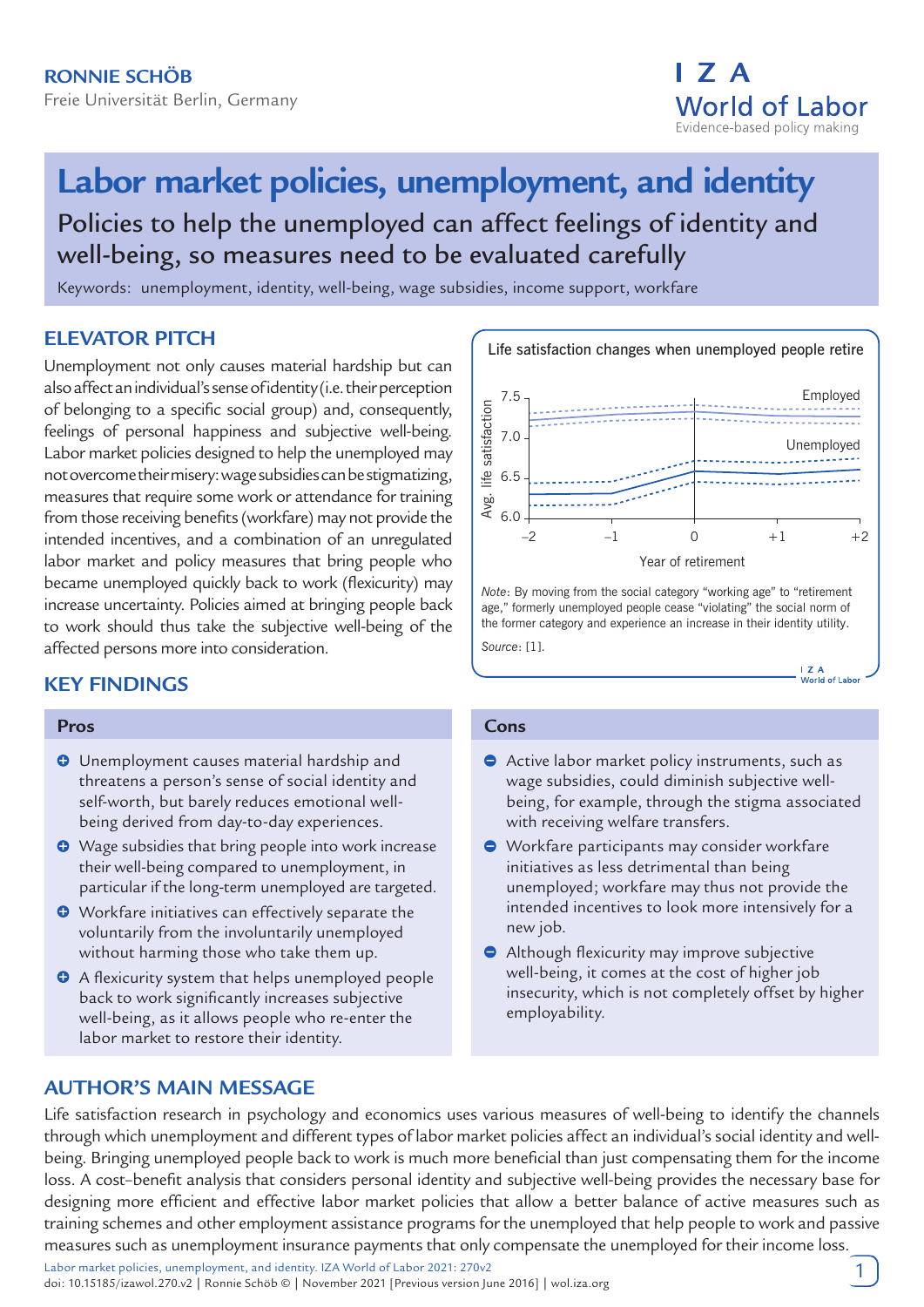# **MOTIVATION**

People experience unhappiness and distress as a result of involuntary unemployment but to what extent do unemployment policy measures actually alleviate the problems and personal anxieties associated with being unemployed? Economic theory would predict that the loss of income associated with the loss of a job constitutes the upper limit of the "utility" loss for the individual; and that although the loss in income reduces the opportunity to consume, it is partially compensated for by an increase in leisure time that becomes available as a result. In contrast, empirical research on human conditions such as "happiness," "well-being," and "life satisfaction" (which are expressions that are used interchangeably throughout this article), provides a different view [2]. When asked: "All things considered, how satisfied are you with your life as a whole these days?", unemployed people report a much lower life satisfaction than employed people, even after controlling for the loss of income [3]. Thus, when individual well-being is taken into consideration, the loss of income is (proportionally) less significant for overall utility.

Therefore, to answer the opening question, more needs to be known about both the financial and psychological costs of unemployment for the individual and about the effects of the different types of labor market policy measures on the individual's sense of well-being. Only then can an assessment be made about how much money the government should allocate to labor market programs and how a more efficient balance between active and passive labor market policies might be established.

Should more emphasis be placed on creating new jobs, for example, by subsidizing wages? Should workfare initiatives be introduced, that is, a welfare system that conditions unemployment benefit payments on participating in public employment schemes, which encourages the unemployed to look for a new job? Or should more reliance be placed on increasing income support for those who fail to find a job independently? [4].

# **DISCUSSION OF PROS AND CONS**

Material hardship is not the only cause for unhappiness and distress for unemployed people. The misery of involuntary unemployment is a result of an individual being deprived of the more latent, non-monetary benefits of employment, such as the social interaction, daily routine, sense of self-respect, and social identity [4], [5]. The unemployed may have more leisure time at their disposal but they cannot enjoy this free time in the same way employed people do because of these deprivations [5]. This means that the way in which leisure is experienced is context-dependent and that, as a result, simply comparing leisure time between those who are employed versus those who are unemployed, even after controlling for the loss of income, does not allow an understanding of the differences in feelings of identity and well-being between those groups, even if more leisure time may be considered beneficial in both situations.

The unemployed lose self-respect and feel devalued [5]. The "absence" of work can also imply a loss of meaning, fulfillment, and identity in other social contexts, such as being a parent, spouse, breadwinner, or volunteer worker. Consequently, unemployment challenges the perceived extent to which someone is in control of their own life [4], [6].

Beside these psychological costs, there is another explanation for why life satisfaction is so low for the unemployed compared to the employed. The difference reflects the expectation of lower income in the future and the increased volatility of future income.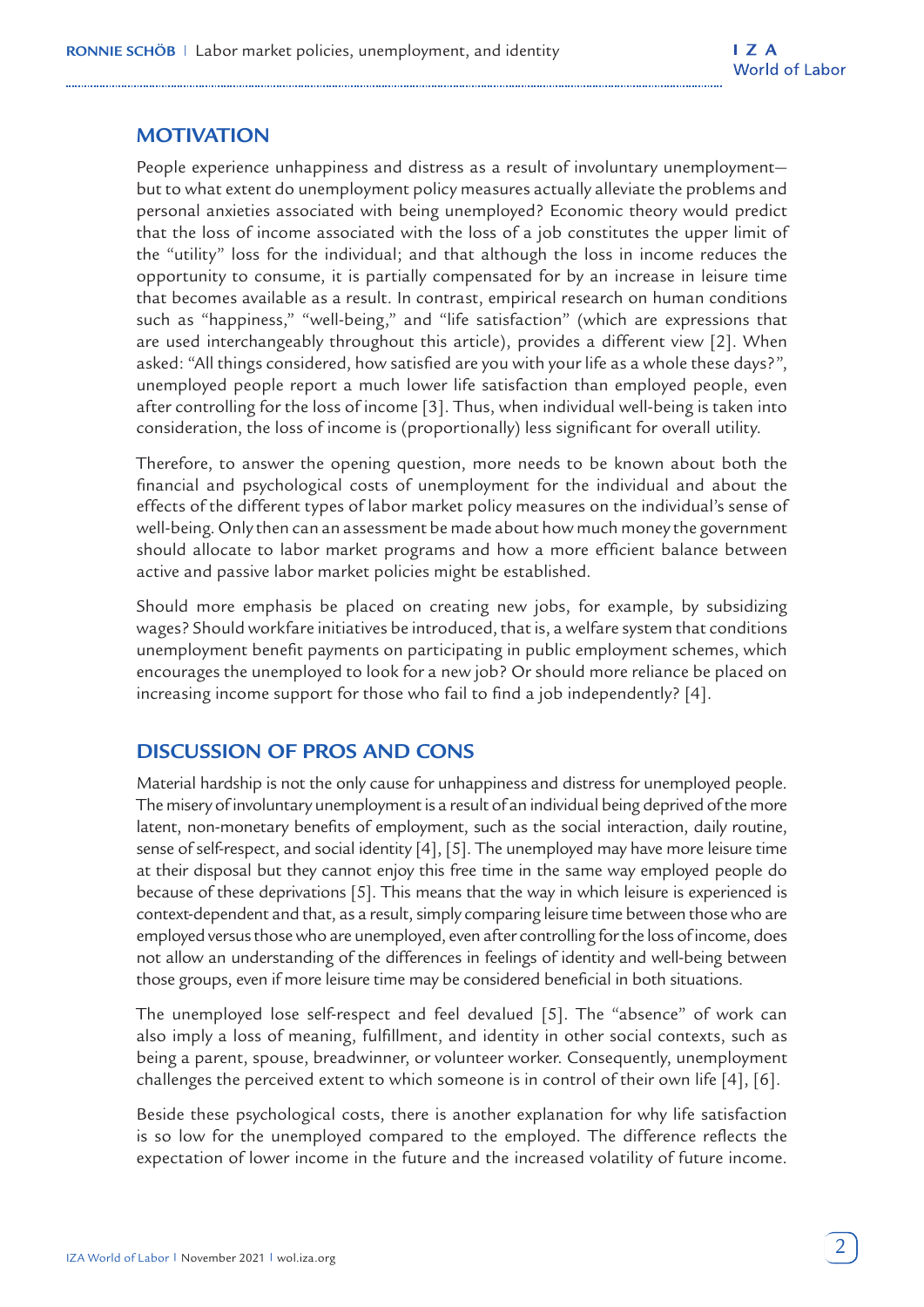Indeed, people's previous experience of unemployment and the subjective interpretations of their employment history deteriorate their perceived future labor market prospects. This anticipated reduction in future income reduces current life satisfaction [4], [7].

In view of the fact that employment is so significant in terms of an individual's feelings of identity and well-being, it becomes clear that getting unemployed people back into work should be of the utmost priority. However, the extent to which current policy measures designed to help the unemployed actually help or hinder this process requires further analysis and understanding.

#### **Social identity and social categorization**

The social psychology theory of identity is helpful in distinguishing between different potential effects of unemployment on subjective well-being and feelings of identity. Social identity theory and self-categorization theory demonstrate that individuals develop a "sense of self" or a set of "self-images," and that identity depends crucially on the way an individual is embedded in social groups and on their awareness of this embeddedness [4]. Identity is therefore critical in understanding individual well-being. According to this concept, an individual's sense of self depends on their perception of "personal identity" and "social identity" as members of certain social groups. A shared social identity emerges on the basis of cognitive criteria, such as shared fate, situations, or attributes, which can be either positive or negative. Belonging to a group is important for the individual's sense of self, as the group's norms, values, beliefs, and ideologies create socially-shared regularities that affect a person's well-being [4].

Social self-categorization occurs when perceived differences between certain individuals are less than the perceived differences between them and other people in a particular context. But only when perceived differences in one categorization gain importance does self-categorization, as being a member of a particular social group, become salient. For example, people who have completed their education and are below retirement age consider themselves as being members of a social grouping of "working age people" and as a part of a particular sub-category—such as "being employed," "being unemployed," "being involved in domestic work," "being temporarily on leave," and so on. At a personal level, status within a firm, degree of responsibility or leadership, or income and fringe benefits, also play a role. While employed, people rarely perceive themselves as being part of the social category "working age," because they are working as opposed to not working. Their identity concerning their employment status is based more on the particular characteristics of the job and their achievements within the job. Becoming unemployed, however, emphasizes the values and goals of the more inclusive "working age" group. This causes the unemployed individual to feel that they have shifted from the social sub-category of "being employed" to "being unemployed," which is defined by a common fate, a shared experience of failure, redundancy, deprivation, anxiety, social exclusion, and general vulnerability. This perception causes the social identity to gain weight relative to that person's self-conceived personal identity [4].

Social identity can be considered as one part of an individual's overall utility. It includes identity-based "payoffs," such as employment status, social standing, and social respect, and complements the more traditional, individualistic part of utility that relates to personal choices and preferences for goods and services [8]. These two parts of a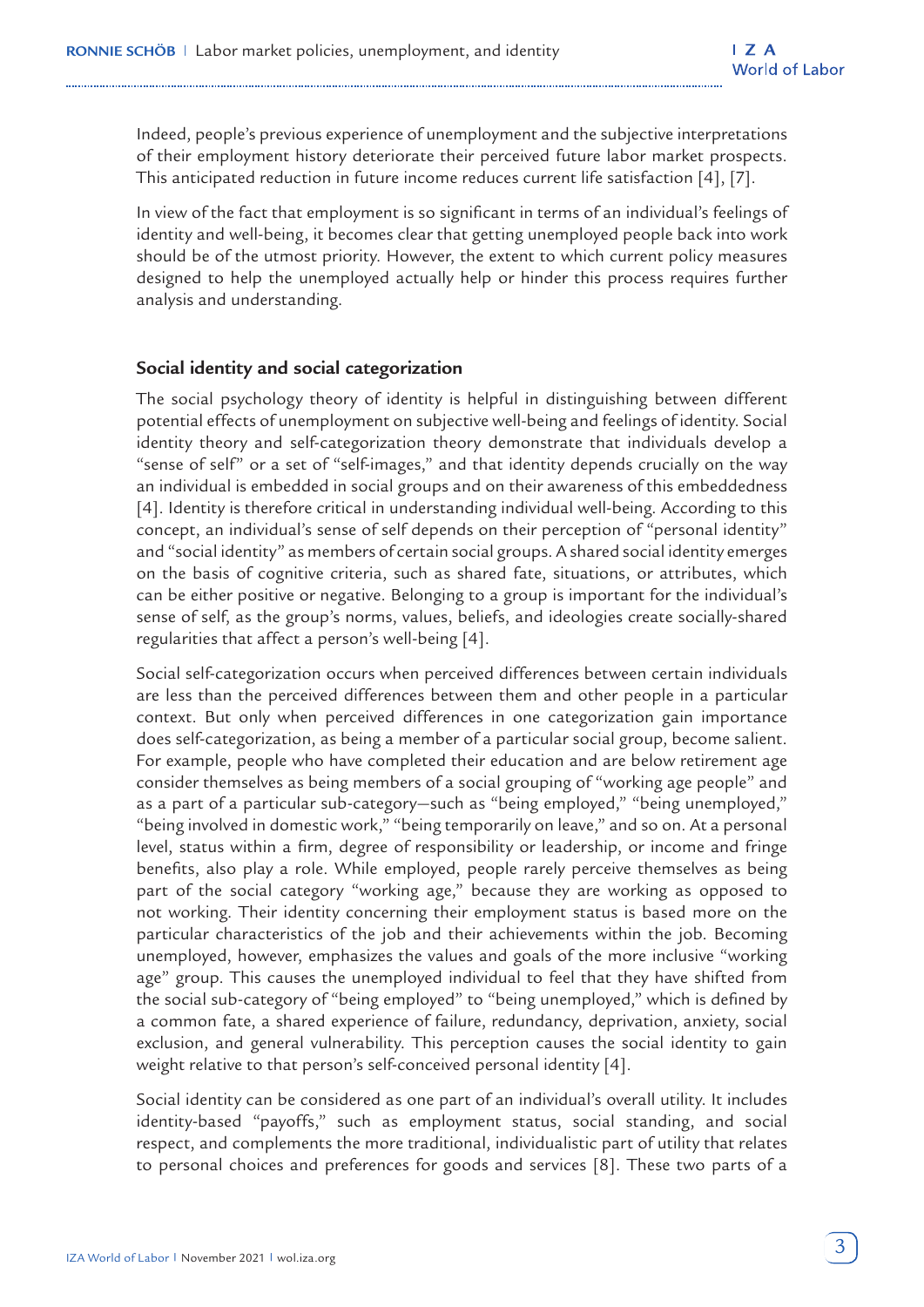person's "utility" (social identity and personal preferences) can be linked to two distinct components of subjective well-being. The individualistic or personal preferences and consumption part reflects the current emotional well-being of the individual, while the social identity part is based on an evaluation of someone's life circumstances.

The consequences of unemployment, as well as the effects of different policies designed to help the unemployed, may affect both types of well-being, but they can be analytically separated. Losing contact with former work colleagues, for instance, reduces opportunities to meet with people one likes and thus reduces emotional well-being during leisure time. Such feelings could also be attributed to a loss of respect from friends and a loss in social status, which in turn affects identity. The loss in social status by being unemployed, by contrast, may directly affect the social identity part of the individual's utility. As long as people are employed, they can derive some social identity and sense of well-being from belonging to the social (sub-)category of "being employed," and the fact that they conform to the expectations, customs, beliefs, and norms of the social category inherent in being of "working age." When people lose their job within the social category "working age," they change to the sub-group of "being unemployed," which indicates lower social status, as this sub-group deviates from the prescriptive norms of the social category of "working age" [4].

#### **Unemployment and identity**

The severity of a loss of social identity depends on many internal and external circumstances and on the possibilities and abilities of an individual to cope with the fate of unemployment. Stigmatization differs between geographic regions and over time. In the case of a factory closure, workers do not feel personally responsible for their fate and can attribute their condition to external circumstances over which they have no control [4]. The loss of identity may be lower in such a situation compared to when unemployment occurs as a result of job performance, or in periods of high unemployment, when the same fate is shared with many other similar people.

Regional differences also matter. For many countries, it has been shown that the difference in well-being between employed and unemployed people narrows when regional unemployment increases. The opposite may have been expected, as the higher unemployment rate due to a recession or during a particular regional crisis lowers the (unemployed) individual's prospects of finding a new job, and thereby expected future income. This result may be explained by the fact that the lower the regional unemployment, the larger the proportion of unemployed who feel miserable because of personal rather than group characteristics. More conceivable is that there is an "identity effect": if unemployment increases, unemployed people may feel less miserable because they need not attribute their unemployment to personal failure. An alternative explanation, however, cannot be eliminated right away. Higher regional unemployment may allow unemployed people to increase social contacts during workdays and thus allow them to spend their time in a more meaningful way, so that the lower loss in well-being may be the result of higher emotional well-being.

There is also evidence for the presence of an additional "identity effect," as apparently it is not unemployment per se that reduces the well-being gap between the employed and unemployed in regions with high unemployment rates, but the fact of becoming a welfare recipient [4]. This observation strengthens the importance of designing policies that can help address the negative impacts of unemployment.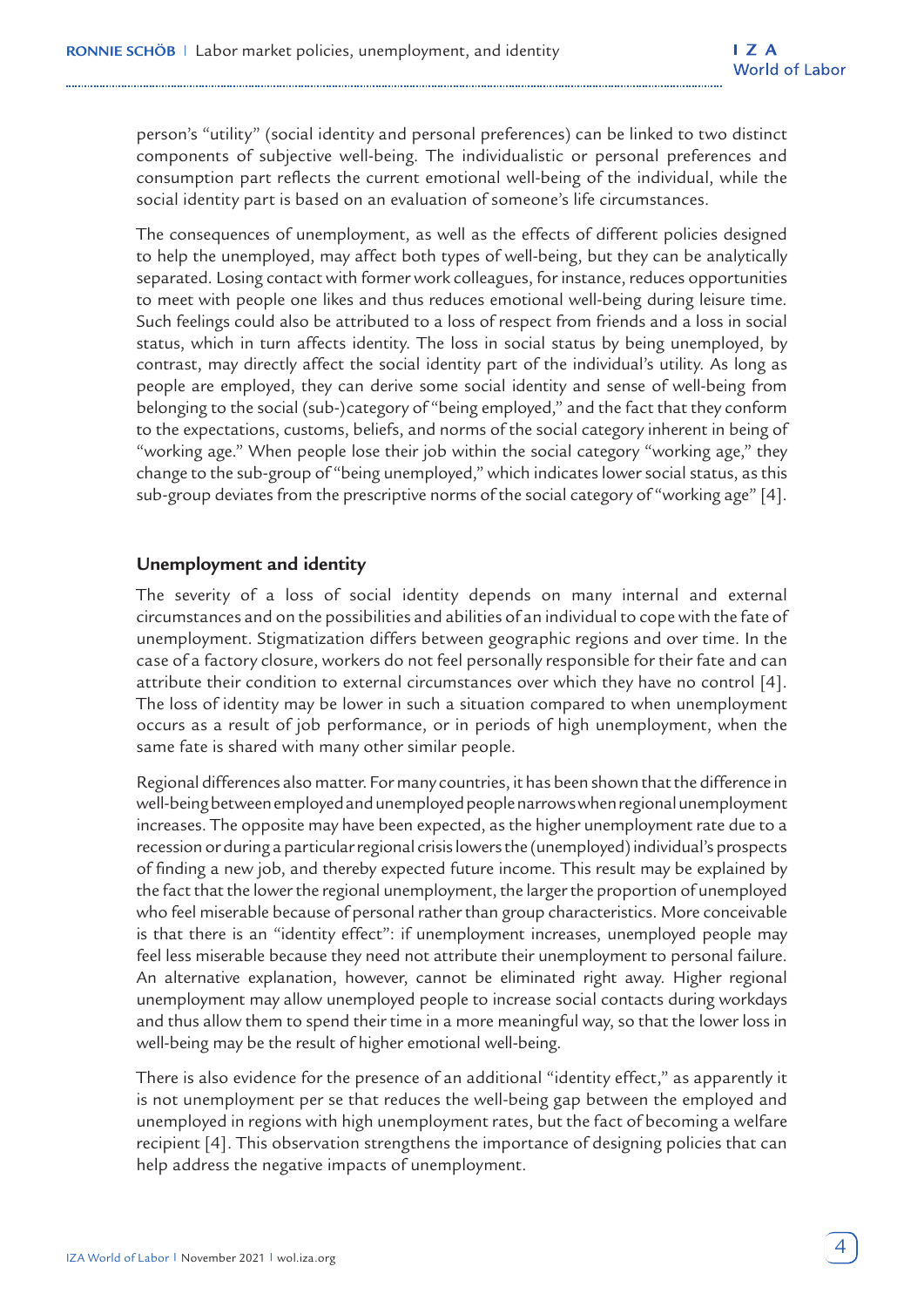#### **Distinct measures of subjective well-being**

"Life satisfaction" is a compound measure reflecting both cognitive and emotional aspects of well-being [4]. One study uses the Day Reconstruction Method, where people keep a diary of the previous day and state their emotions during each activity. Emotional wellbeing is measured by the difference in reported positive affects (such as feeling "relaxed," "happy," "comfortable/at ease," and "enjoying myself") and negative effects (such as "lethargic/dull," "insecure/anxious," "stressed," and "frustrated/annoyed"). The study shows that while the difference in life satisfaction is very large between the employed and unemployed, no difference is found in the day-to-day emotional experiences. The study further shows that people can be dissatisfied with life but are still "having a good day" [3]. Unemployed people can feel sadder when doing the same sort of things as employed people (i.e. the "saddening effect"). On weekdays, however, they are able to substitute work and work-related activities for which the employed report very low affective well-being with some leisure activities that yield higher emotional well-being. Over the course of a weekday the unemployed end up reporting higher levels of emotional well-being. In Figure 1, panel A shows that there are no significant differences in emotional well-being between employed and unemployed people on weekdays. In contrast, on weekends, when the employed do not have to work, only the saddening effect is observed. As panel A in Figure 1 also shows, on the weekend, employed people report significantly higher emotional well-being.

As shown in panel B of Figure 1, self-reported life satisfaction is much lower for the unemployed than for the employed on both weekdays and weekends. As this cannot be explained by differences in emotional well-being, the misery of the unemployed is thus mainly cognitive. Unemployed people appear unable to adapt to the new situation because unemployment does not cause them to adjust their aspirations. The unemployed continue to consider "being in employment" as the norm of the social category "working age" that they should adhere to. So being unemployed decreases their life satisfaction due to the loss in social identity.

This observation may be attributed to the fact that the unemployed realize that their future income prospects are bleak. If they take into consideration what they will lose in terms of future income, in addition to the increased income risk they face at the moment, their judgment about their life circumstances may be more pessimistic. To indirectly

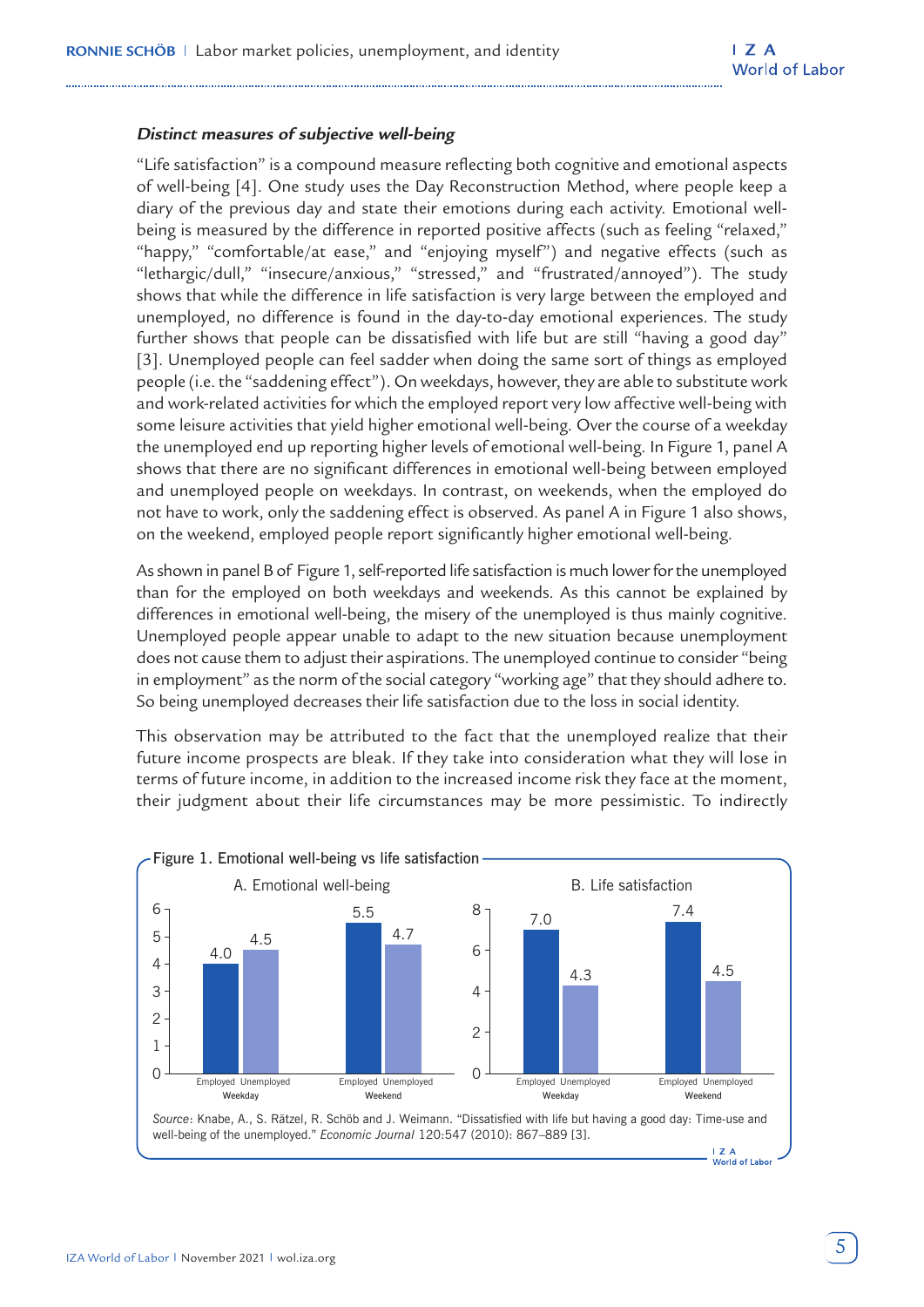distinguish this from identity effects, it is possible to use the fact that people differ in their ability to adapt to their situation of being unemployed, but are less able to adapt to the prospect of reduced future income. So the potential for being able to adapt to unemployment may at least partially help restore someone's identity, but has little effect on how that person feels about future income prospects.

Putting more emphasis on alternative social roles, such as being a spouse or parent, can partially offset the detrimental effect of unemployment. Women, for example, may redefine unemployment as a retreat to the traditional role of a housewife who focuses on domestic work and motherhood [9]. In contrast, the loss of identity of unemployed men could be exacerbated when their partner is working, as the situation may threaten the man's perceived role as the "breadwinner" of the family [4].

A direct way to isolate identity effects from other channels by which unemployment affects subjective well-being is to consider the process of retirement of formerly unemployed people [1], [10]. Daily routines do not change, disposable income hardly changes, and most other life circumstances, including personality factors, are relatively the same during the short time interval immediately before and after retirement. The Illustration on p. 1 shows that while, on average, life satisfaction of the employed does not change, life satisfaction of the unemployed increases substantially in the year of retirement and remains at the higher level in the following years [1]. By changing from the social category of "working age" to the social category of "retirement age," the formerly unemployed people discontinue "violating" the social norm of the former category and thus experience an increase in their identity utility although they do not reach their pre-unemployment level of life satisfaction and do not catch up with formerly employed retirees.

#### **The effect of labor market policies on identity**

Research on the effects of labor market policies on identity support a call for a greater emphasis on "active" rather than "passive" labor market policies. Active policies are government interventions designed to help the unemployed find work, such as training schemes and other employment assistance programs. Passive labor market policies provide temporary income support through, for example, welfare benefits and unemployment insurance. Bringing unemployed people back to work is much more beneficial than simply compensating them for the income loss. However, in order for this to be a convincing argument, it must be ensured that the way in which the unemployed are brought back to work has no similarly detrimental effects.

#### **Wage subsidies**

Some early (active) labor market measures for the unemployed included wage subsidies, such as the earned income tax credit in the US, *la prime pour l'emploi* in France, and the *Arbeitslosengeld II* system in Germany. These grant supplementary benefit payments to people whose labor income falls short of a socio-cultural subsistence level. However, these measures may be subject to a different type of welfare stigma. Being a transfer recipient means deviating from the social norm of earning your own living and being independent of others. This "non-dependency norm" implies that people might prefer a purely self-earned income to an income that partly consists of public income support.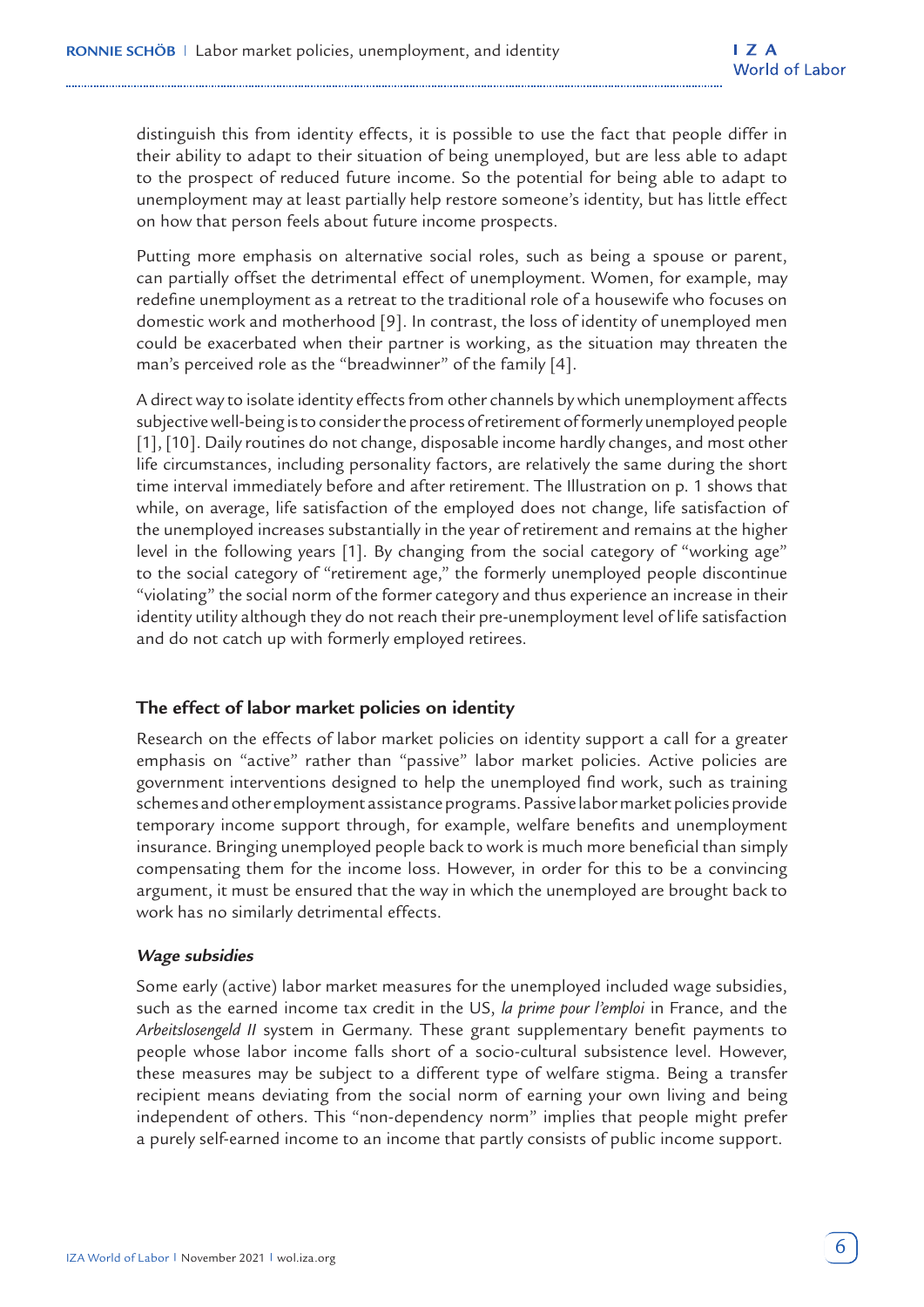The analysis of transitions of German workers between unemployment, regular employment, and employment accompanied by welfare receipt shows that working makes people generally better off than being unemployed but also that employed welfare recipients do not reach the life satisfaction level of regular employees. This implies that welfare receipt entails noncompliance with the non-dependency norm to make one's own living [11]. Indirect evidence of such a norm violation by subsidized employees can also be seen in the high number of people who, although eligible, do not apply for these subsidies. Targeted wage subsidy schemes for workers who have been long-term unemployed and exhibit further characteristics that limit their job prospects, such as health impairments, also seem to have a positive effect on life satisfaction, mental health, and the perceptions of belonging and social status [12].

Figure 2 illustrates two potential effects from not adhering to social norms: one resulting from violating the work norm, and the other resulting from violating the social norm of making your own living. When people are unemployed, they receive unemployment benefits. The vertical axis measures well-being, the horizontal axis measures total available income. Point *A* indicates the level of well-being when someone is unemployed and receiving unemployment benefit payments. Point *B* shows the well-being of someone who works, receiving a total income including public income support that does not exceed unemployment benefit payments. The distance between *A* and *B* thus indicates the welfare loss from not adhering to the work norm. When total income increases, people with a low income remain dependent on public income support. Subjective well-being rises in income up to point *C*, where labor income is high enough to completely offset public income support. The distance from *C* to *D* at this income level measures the gain in subjective well-being from not being dependent on income support, that is, it measures the benefit from adhering to the social norm of making your own living. The steeper slope of the curve *BC* indicates that the loss in well-being from not adhering to the nondependency norm depends on the magnitude of the income support. The more someone's

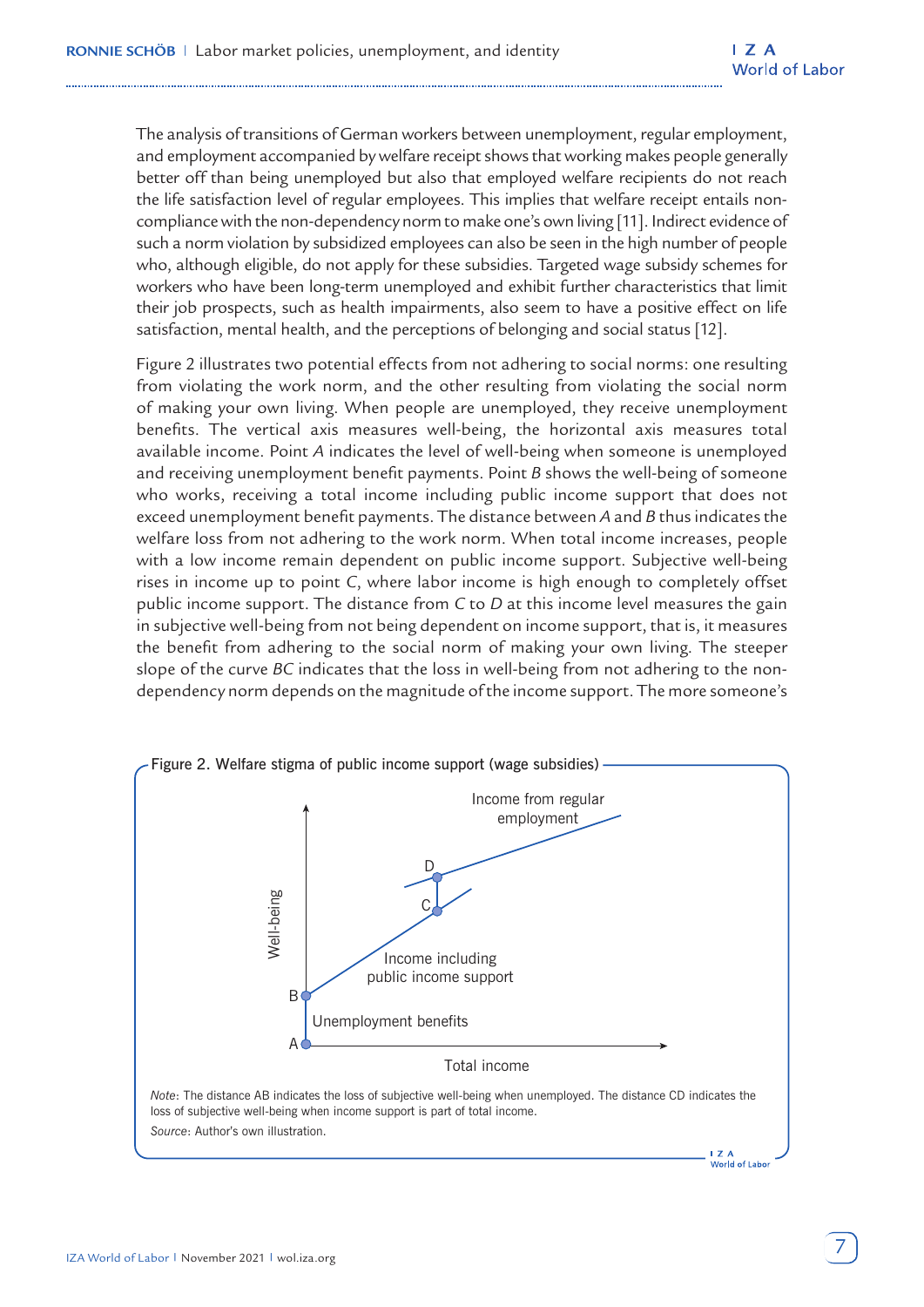own labor income replaces public transfers, the lower the perceived dependency. All these results point to a substantial stigma effect of labor market policy tools. However, the jury is still out, as some other studies do not find any significant differences in life satisfaction between subsidized and non-subsidized workers when analyzing other active labor market policies aimed at specific groups (e.g. young unemployed people).

## **Workfare**

Workfare initiatives (those which require some work or attendance for training from those receiving benefits), by contrast, seem to benefit unemployed people with respect to well-being. Participants in public job-creation schemes report higher life satisfaction than unemployed persons, but their life satisfaction remains lower than that of regularly employed people [7], [13]. Studies show that workfare helps to partially restore the loss in identity associated with being unemployed. This is because it may be rewarding to work for your own living, to reciprocate society's support, or to fulfill some social work norm. However, the potential to improve future outcomes also matters, as workfare jobs are especially beneficial to life satisfaction when participants perceive them as opportunities to increase their chances of future employment. The effects are more negative if the jobs are seen as degrading or demeaning [13].

These findings challenge the standard view that workfare can succeed as an activating device in creating employment, as work requirements reduce the utility of the unemployed, that is, it can make employment less attractive than unemployment. Workfare measures could therefore be used both to separate the voluntarily unemployed from involuntarily unemployed people, and to exert a threat or a motivation effect. If workfare turns out to be beneficial for the workfare participants, however, it would fail to improve the natural functioning of the labor market and thus be an ineffective and perhaps even counterproductive policy instrument. This view is compatible with previous evaluations of the employment effects of workfare schemes, which find substantial "lock-in" effects (i.e. where participants do not move out of the welfare scheme into regular employment) and unfavorable employment outcomes for workfare participants.

However, if the results demonstrate only a "selection effect" (i.e. separating the voluntarily from the involuntarily unemployed), the opposite conclusion may be justified. Workfare might have the desired effect of separating the voluntarily unemployed, who dislike working, from the involuntarily unemployed, to whom workfare offers a helpful coping device. Workfare may also exert a threat to some unemployed people or people whose job is at risk, but on the other hand, may alleviate the burden of unemployment for those who eventually participate. Indeed, previous studies suggest that workfare programs can have substantial threat effects. For instance, in the 1990s, about a third of the long-term unemployed in the German municipality of Leipzig quit the social assistance system when forced into a longer-lasting comprehensive mandatory municipal workfare measure. Similar observations are reported for the US and Denmark.

Thus, for workfare too, the jury is still out. If the selection effect is small, workfare might fail to activate unemployed people, as it fails to make unemployment less enjoyable. If, by contrast, workfare imposes strong desired separation and threat effects, but at the same time incurs a much lower cost on those who finally end up in a workfare measure, it may turn out to be an even more promising instrument than standard theory suggests.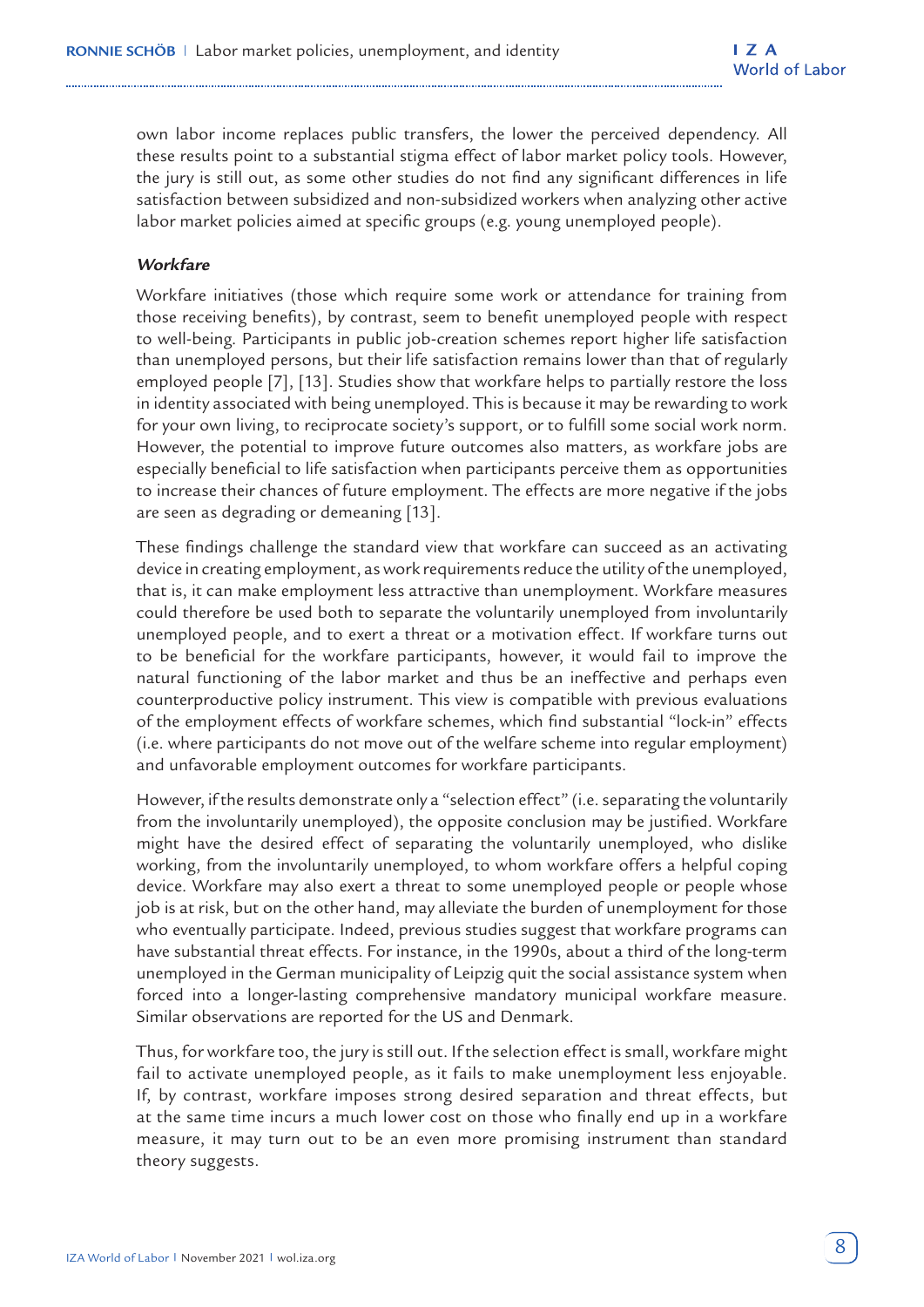## **Flexicurity**

Finally, introducing more elements of flexicurity may be a third candidate for a public policy that can be beneficial for the unemployed. Flexicurity combines a flexible labor market with active policy measures designed to raise aggregate employment. Higher aggregate employment is beneficial for the economy, and even more so when it is achieved without wage subsidies. But a more flexible labor market comes at a cost. People with temporary work contracts report lower job satisfaction than people with permanent contracts. This is not because the characteristics of the job are considered to be less valuable, or that they would affect social identity, but rather because temporary employment is associated with a lack of job security [14].

This can also be deduced from the fact that the differences in reported job satisfaction are lower in regions with low unemployment. Flexicurity measures that reduce aggregate unemployment would thus be beneficial for people working in temporary jobs. More flexibility for firms makes it more likely that a fixed-term contract is renewed, which would reduce job insecurity. Lower aggregate unemployment, in combination with training and re-education programs, raises employability. The latter effect reduces the cost of job insecurity in so far as it reduces the risk of remaining unemployed after the job terminates and raises expected wages in a new job [15].

## **LIMITATIONS AND GAPS**

It is tempting to argue that public policy should engage in changing the way social embeddedness occurs and the way it is perceived, thus changing the magnitude by which unemployment can affect an individual's sense of social identity. But such conclusions are not yet justified, as current research results only tag the main determinants of the private cost of unemployment, and do not provide precise guidance for public policy.

As preliminary results concerning different labor market policy tools show, policy intervention can affect an unemployed individual's sense of identity. It is thus necessary to learn more about the precise effects of labor policy instruments on individual perceptions of identity. This could be achieved more successfully by applying well-being analysis to labor market policy tools that are under consideration.

What is clear, however, is that in consideration of the significant losses in an individual's sense of identity that can result from both involuntary unemployment and as an unintended consequence of some labor market policies, priority should be given to designing active labor market policy tools that have the least detrimental effects.

In order to design efficient policy instruments, it is important to analyze the effects of these instruments on an individual's sense of identity and, consequently, their well-being. Wage subsidies can be stigmatizing and workfare may not provide the incentives its proponents advocate. It is only flexicurity policy that does not affect an individual's sense of identity in a negative way—though this can be associated with increased personal uncertainty.

# **SUMMARY AND POLICY ADVICE**

Although research on the effectiveness of labor market policies in addressing individual costs of unemployment is only preliminary and not conclusive, it is apparent that flexicurity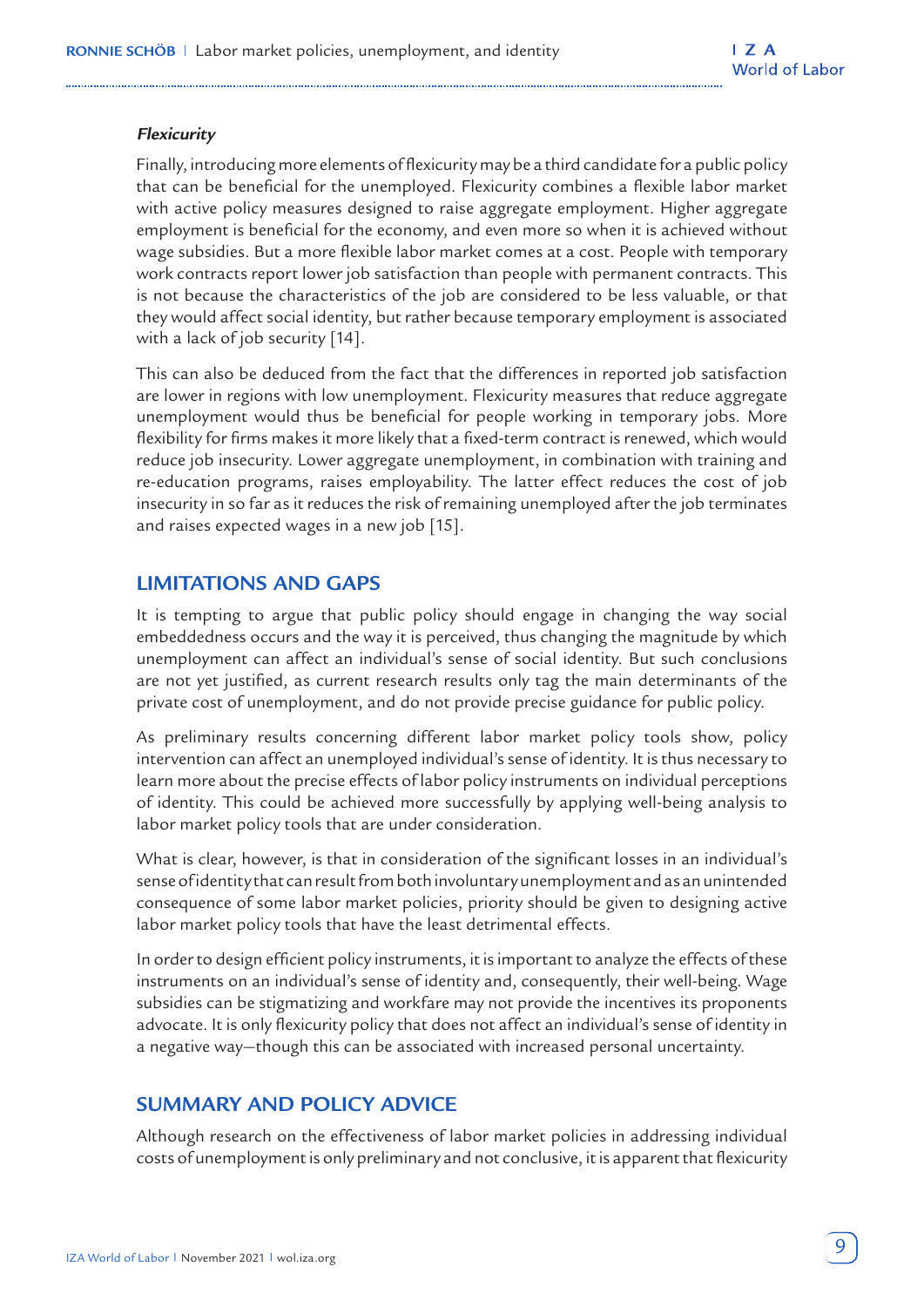measures may have the highest impact on subjective well-being. This is because ultimately, as it is the market that creates jobs, flexicurity allows people who enter the labor market to strengthen their sense of identity and self-worth. Nevertheless, this comes at the cost of higher job insecurity, which is not completely offset (in terms of well-being) by higher employability.

Workfare measures are designed to exert a motivation or threat effect that stimulates the unemployed individual into finding a new job, through normal labor market channels. If workfare measures succeed in imposing a lower cost on those who do not find a job and end up actively participating in a workfare measure, through alleviating the sense of burden of unemployment and improving their sense of well-being, then workfare may turn out to be an even more promising instrument than standard theory suggests.

If active labor market policy relies on wage subsidies, which can lead to stigmatization with negative identity effects, active labor market policies may look less promising. While wage subsidies could exert a continuing motivation effect for those who are potentially able to make their way up, they may also impose a welfare cost on those people who will not be able to take up non-subsidized jobs and be able to live without income support. Therefore, it may crucially depend on the way wage subsidy schemes are designed that determines whether or not they benefit those who will find a subsidized job.

Life satisfaction research shows that unemployment does not only lead to material hardship but also to a loss in social identity. Bringing unemployed people back to work should therefore be of uppermost priority for labor market policy. Only a comprehensive cost–benefit analysis that takes identity and subjective well-being effects into account could provide the necessary scientific base for designing more efficient and effective labor market policies that would allow a better balance of active and passive measures for the unemployed.

#### **Acknowledgments**

The author thanks an anonymous referee and the IZA World of Labor editors for many helpful suggestions on earlier drafts. Previous work of the author contains a larger number of background references for the material presented here and has been used intensively in all major parts of this article [4]. Version 2 of the article adds to the evidence on the well-being of the retired unemployed, adds to the discussion on targeted wage subsidy schemes for the long-term unemployed, and adds new "Key references" [10], [11], [12].

#### **Competing interests**

The IZA World of Labor project is committed to the IZA Code of Conduct. The author declares to have observed the principles outlined in the code.

© Ronnie Schöb